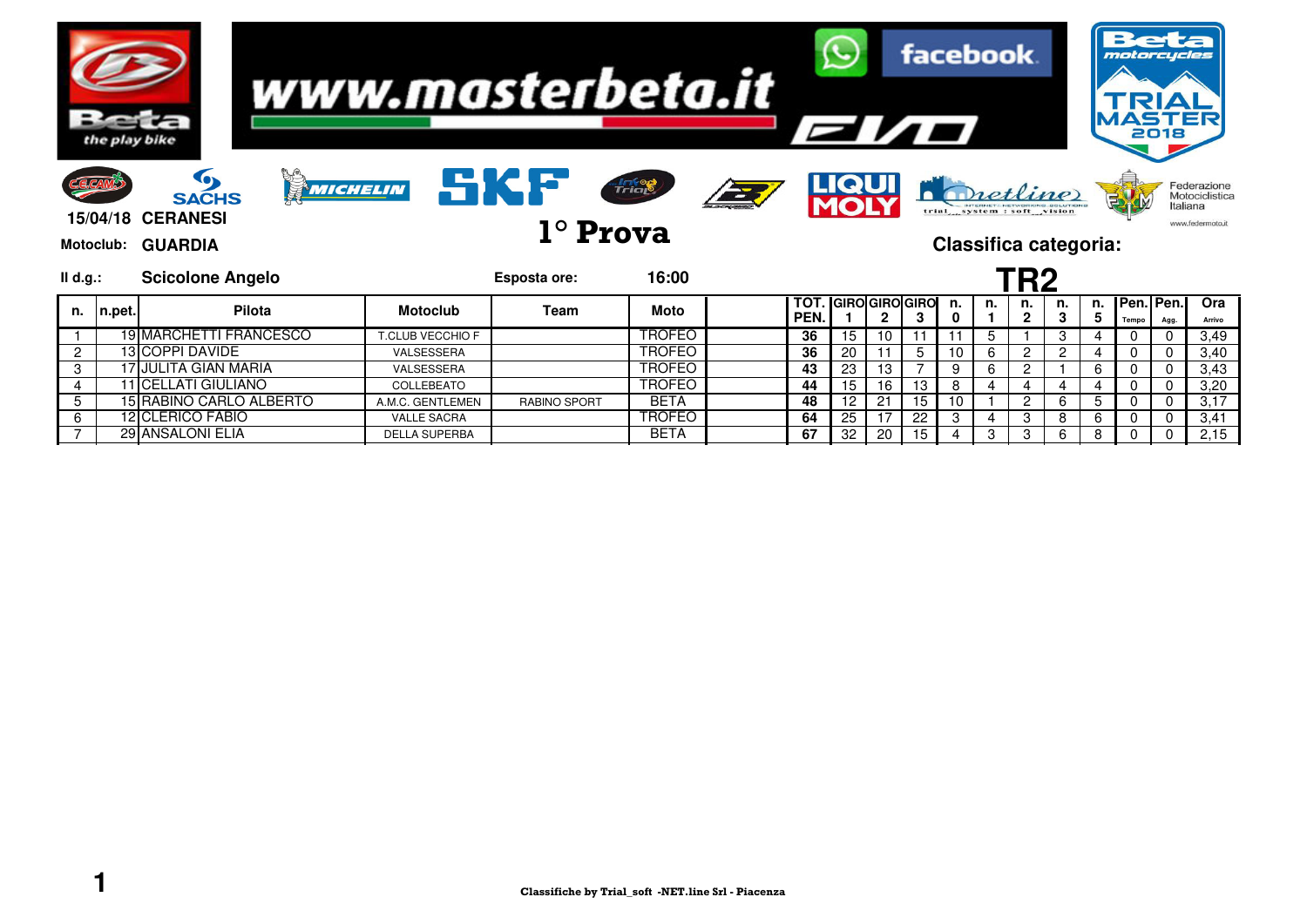

8 65 BALDUCCHI MARTINA MOTO CLUB LA GUARDIA A. RABINO SPORT BETA **82** 28 27 27 0 4 2 8 10 0 0 3,28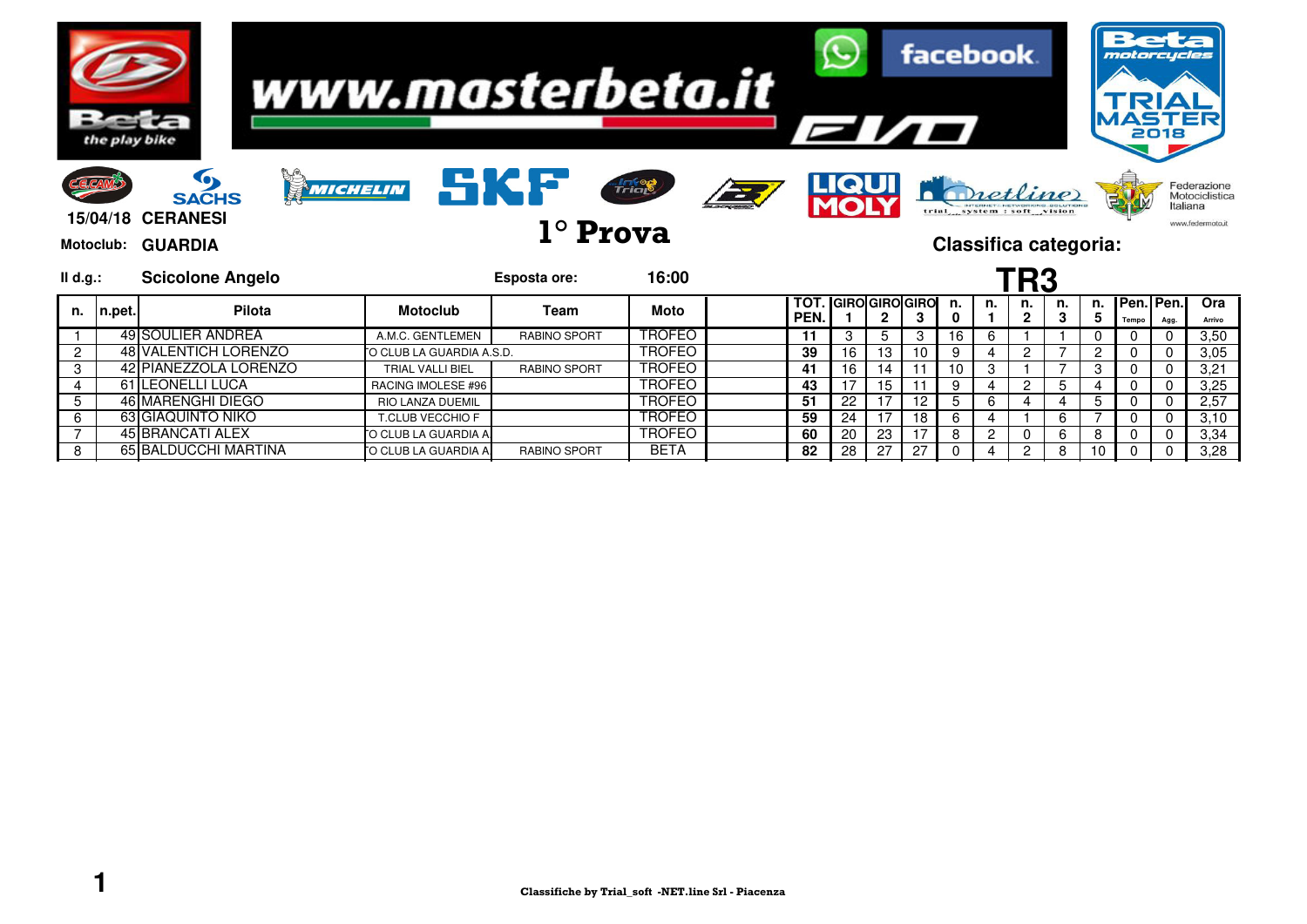|               | the play bike |                                                                           | www.masterbeta.it       |                 |               |            | <b>EI/O</b> |       |                              |    |         | facebook.                                                              |                    |    |    | motorcycles              | 2018     |                                                   |
|---------------|---------------|---------------------------------------------------------------------------|-------------------------|-----------------|---------------|------------|-------------|-------|------------------------------|----|---------|------------------------------------------------------------------------|--------------------|----|----|--------------------------|----------|---------------------------------------------------|
| CECAM         |               | MICHELIN<br><b>SACHS</b><br><b>15/04/18 CERANESI</b><br>Motoclub: GUARDIA | <b>SKP</b>              | $1^\circ$ Prova | <b>Trial</b>  | <b>EXT</b> |             | LIQUI |                              |    |         | Dietline<br>trial system : soft vision<br><b>Classifica categoria:</b> |                    |    |    |                          | Italiana | Federazione<br>Motociclistica<br>www.federmoto.it |
| II d.g.:      |               | <b>Scicolone Angelo</b>                                                   |                         | Esposta ore:    | 16:00         |            |             |       |                              |    |         |                                                                        | TR4                |    |    |                          |          |                                                   |
| n.            | n.pet.        | <b>Pilota</b>                                                             | <b>Motoclub</b>         | Team            | Moto          |            | тот<br>PEN. |       | <b>I</b> GIROIGIROIGIRO<br>2 | 3  | n.<br>0 | n.                                                                     | n.<br>$\mathbf{2}$ | n. | n. | l Pen. I Pen. I<br>Tempo | Agg.     | Ora<br>Arrivo                                     |
|               |               | 76 MARENGHI MATTEO                                                        | <b>RIO LANZA DUEMIL</b> |                 | <b>TROFEO</b> |            |             |       | 3                            | 4  | 21      |                                                                        | 0                  | 2  |    |                          |          | ,47                                               |
| $\mathcal{P}$ |               | 187 BUCCOLIERO ALESSANDRO                                                 | VALSESSERA              |                 | <b>BETA</b>   |            | 26          | 3     | 13                           | 10 |         | 5                                                                      | 3                  | 5  |    |                          |          | 2,07                                              |
| 3             |               | <b>195 MUSSO GABRIELE</b>                                                 | <b>DELLA SUPERBA</b>    |                 | <b>BETA</b>   |            | 42          | 16    | 12                           | 14 | 6       | 6                                                                      | $\overline{2}$     |    |    |                          |          | 2,56                                              |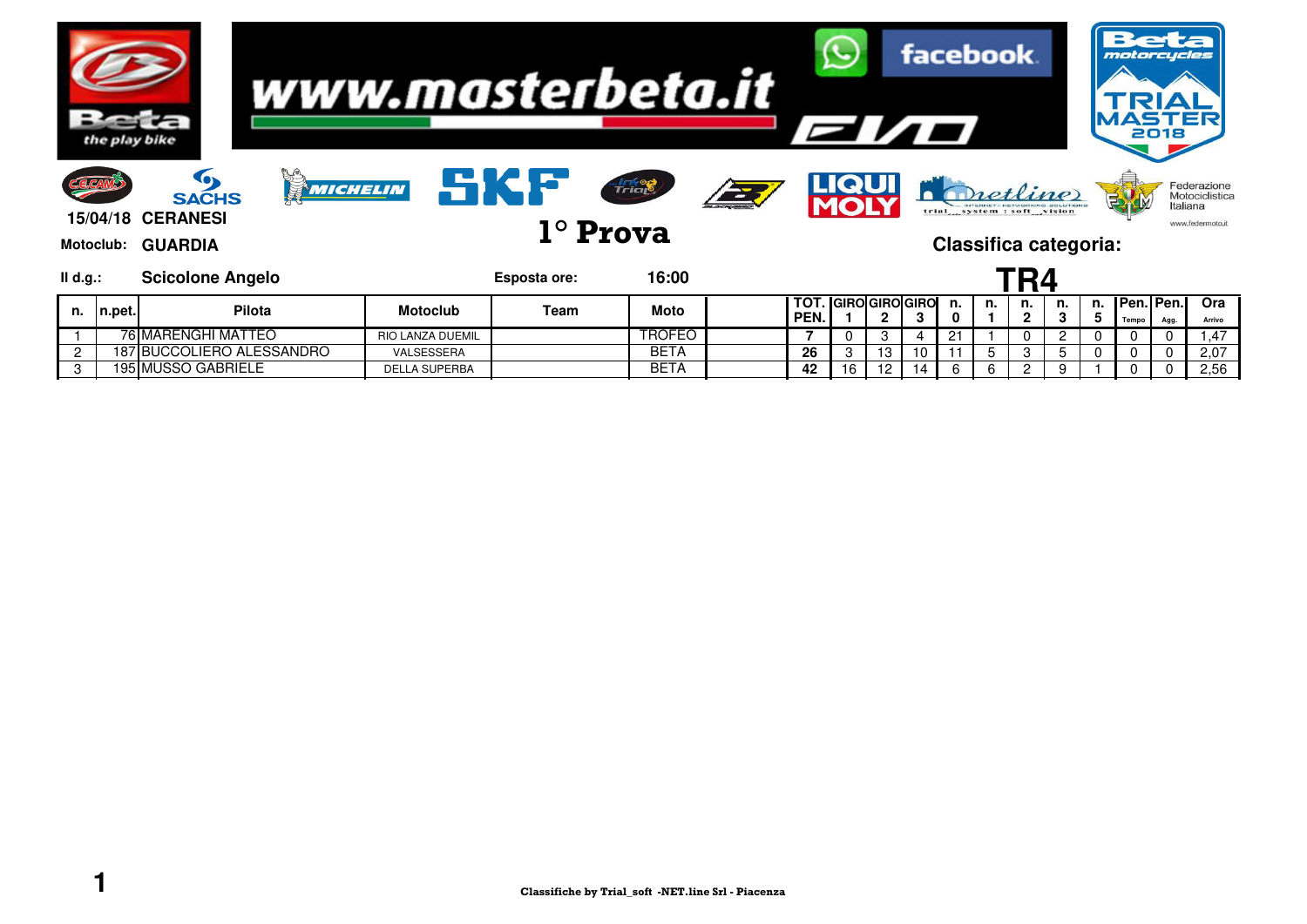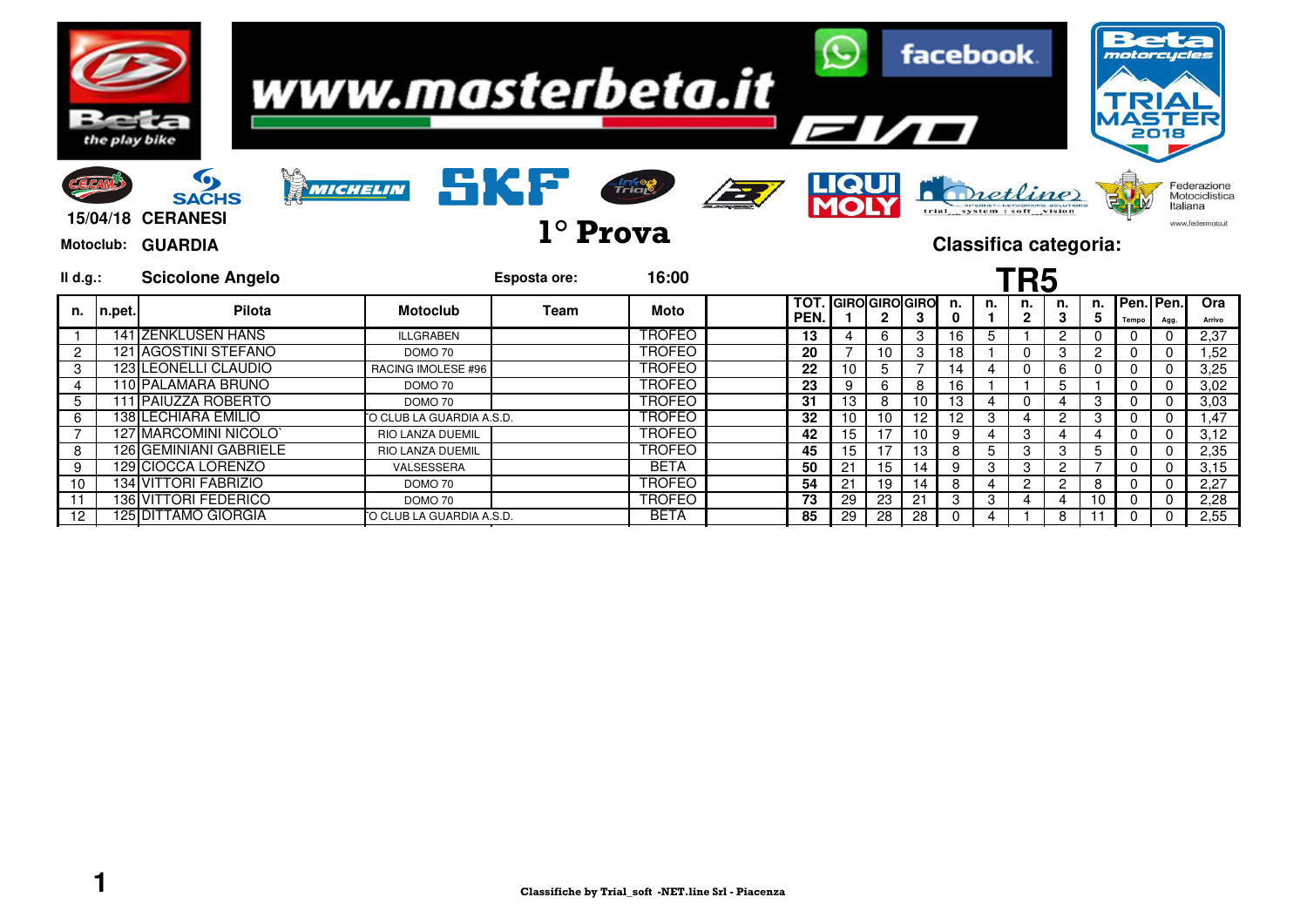|                | the play bike |                                                                                | www.masterbeta.it        |              |                          |            | <b>EI/O</b> |                     |              |    |         | facebook.                         |         |         |         | motorcycles<br>2018  |          |                                                   |
|----------------|---------------|--------------------------------------------------------------------------------|--------------------------|--------------|--------------------------|------------|-------------|---------------------|--------------|----|---------|-----------------------------------|---------|---------|---------|----------------------|----------|---------------------------------------------------|
| <b>C.E.CAM</b> |               | O<br>MICHELIN<br><b>SACHS</b><br><b>15/04/18 CERANESI</b><br>Motoclub: GUARDIA |                          | SKF          | Trial<br>$1^\circ$ Prova | <b>EXT</b> |             | LIQUI               |              |    |         | Chetline<br>Classifica categoria: |         |         |         |                      | Italiana | Federazione<br>Motociclistica<br>www.federmoto.it |
| II d.g.:       |               | <b>Scicolone Angelo</b>                                                        |                          | Esposta ore: | 16:00                    |            |             |                     |              |    |         | <b>VINTAGE</b>                    |         |         |         |                      |          |                                                   |
| n.             | In.pet.       | <b>Pilota</b>                                                                  | <b>Motoclub</b>          | Team         | <b>Moto</b>              |            | тот<br>PEN. | <b>GIROGIROGIRO</b> | $\mathbf{2}$ | 3  | n.<br>0 | n.                                | n.<br>2 | n.<br>3 | n.<br>5 | Pen.   Pen.<br>Tempo | Agg.     | Ora<br>Arrivo                                     |
|                |               | <b>137 DE LEONARDIS LUCA</b>                                                   | O CLUB LA GUARDIA A.S.D. |              | <b>BETA</b>              |            | 12          | 5                   | 6            |    | 18      | 3                                 | 0       | 3       |         |                      | 0        | .41                                               |
|                |               | <b>122 PESCE FRANCO</b>                                                        | O CLUB LA GUARDIA A.S.D. |              | BETA                     |            | 17          | 9                   |              |    |         |                                   | 2       | 2       |         |                      |          | 37                                                |
|                |               | <b>124 BATTISTINI VALERIO</b>                                                  | O CLUB LA GUARDIA A.S.D. |              | BETA                     |            | 30          |                     | 9            | 10 |         |                                   |         | 5       |         |                      |          | .42                                               |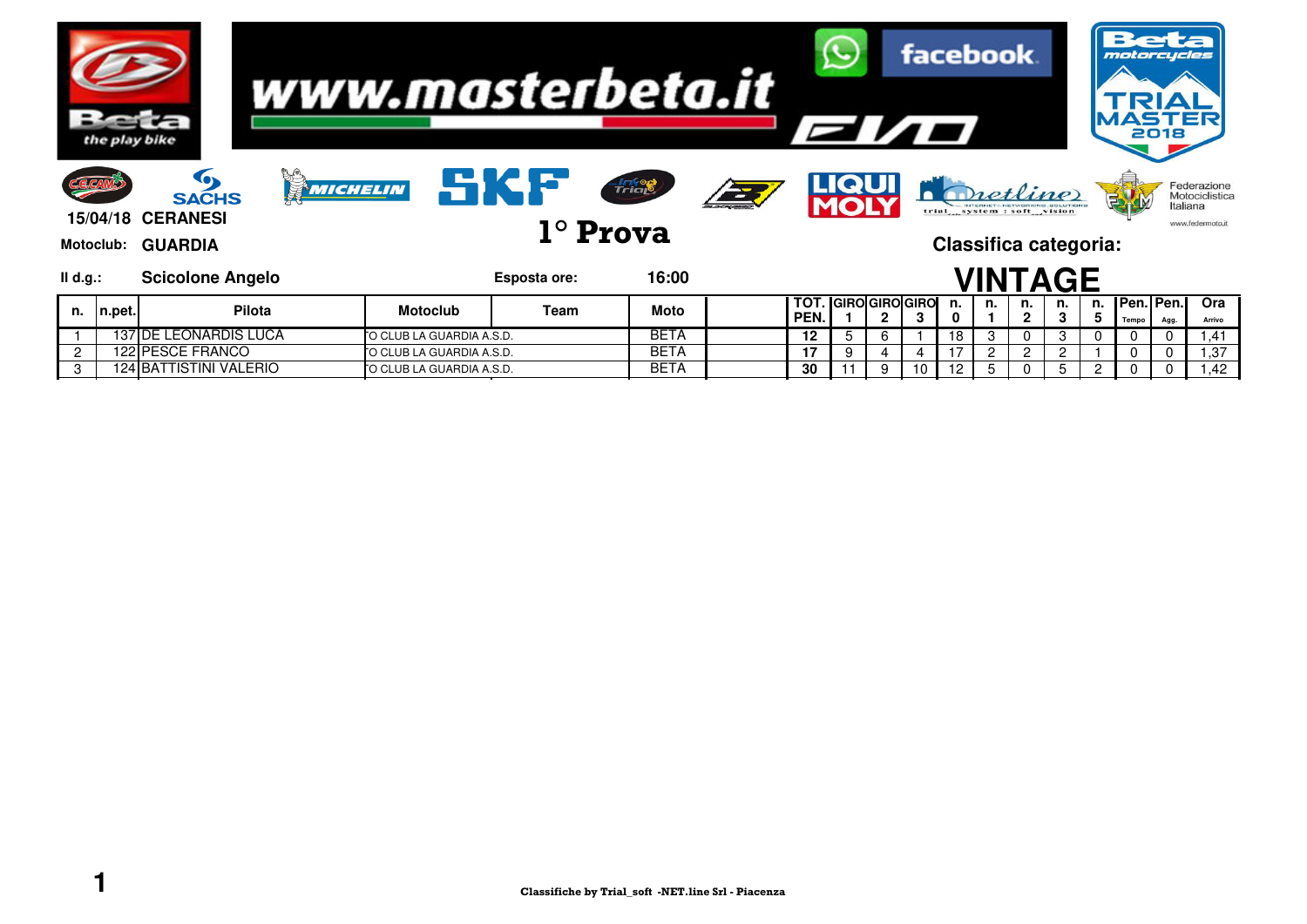|                | the play bike |                                                                             |                  | www.masterbeta.it      |               |               | EI/O        |                       |    |    | facebook.                                                              |               |                      |         |         | motorcycles               | 2018     |                                                   |
|----------------|---------------|-----------------------------------------------------------------------------|------------------|------------------------|---------------|---------------|-------------|-----------------------|----|----|------------------------------------------------------------------------|---------------|----------------------|---------|---------|---------------------------|----------|---------------------------------------------------|
| Motoclub:      |               | O<br>MICHELIN<br><b>SACHS</b><br><b>15/04/18 CERANESI</b><br><b>GUARDIA</b> |                  | SKF<br>$1^\circ$ Prova | Trial         | $\frac{1}{2}$ |             | <u>LIQUI</u>          |    |    | <b>Pretline</b><br>trial system : soft vision<br>Classifica categoria: |               |                      |         |         |                           | Italiana | Federazione<br>Motociclistica<br>www.federmoto.it |
| $II$ d.g.:     |               | <b>Scicolone Angelo</b>                                                     |                  | Esposta ore:           | 16:00         |               |             |                       |    |    |                                                                        |               | JΑ                   |         |         |                           |          |                                                   |
| n.             | n.pet.        | <b>Pilota</b>                                                               | <b>Motoclub</b>  | Team                   | <b>Moto</b>   |               | TO1<br>PEN. | <b>GIRO GIRO GIRO</b> | 2  | 3  | n.<br>0                                                                | n.            | n.<br>$\overline{2}$ | n.<br>3 | n.<br>5 | <b>Pen.IPen.</b><br>Tempo | Agg.     | Ora<br>Arrivo                                     |
|                |               | 38 SOULIER SIMONE                                                           | A.M.C. GENTLEMEN | <b>RABINO SPORT</b>    | TROFEO        |               | 26          | 14                    |    | 5  | 13                                                                     |               |                      |         |         |                           |          | 3,44                                              |
| $\overline{2}$ |               | <b>36 BASSI CRISTIAN</b>                                                    | LAZZATE          |                        | <b>TROFEO</b> |               | 42          | 14                    | 12 | 16 | 10                                                                     | 2             | $\overline{c}$       |         | З       |                           |          | 3,38                                              |
| 3              |               | <b>34 VALLETTA EMANUELE</b>                                                 | T.CLUB VECCHIO F |                        | TROFEO        |               | 50          | 15                    |    | 24 | 12                                                                     | 3             |                      |         |         |                           | 20       | 3,43                                              |
|                |               | 41 LO PRESTI ALESSIO                                                        | <b>ALBENGA</b>   | <b>RABINO SPORT</b>    | <b>TROFEO</b> |               | 50          | 18                    | 15 | 17 | 8                                                                      | $\mathcal{P}$ | 2                    | 8       |         |                           |          | 3,37                                              |
| 5              |               | 40 RABINO ANDREA SOFIA                                                      | A.M.C. GENTLEMEN | <b>RABINO SPORT</b>    | <b>TROFEO</b> |               | 59          | 17                    | 12 | 30 |                                                                        |               | 2                    | 8       | 6       |                           |          | 3,48                                              |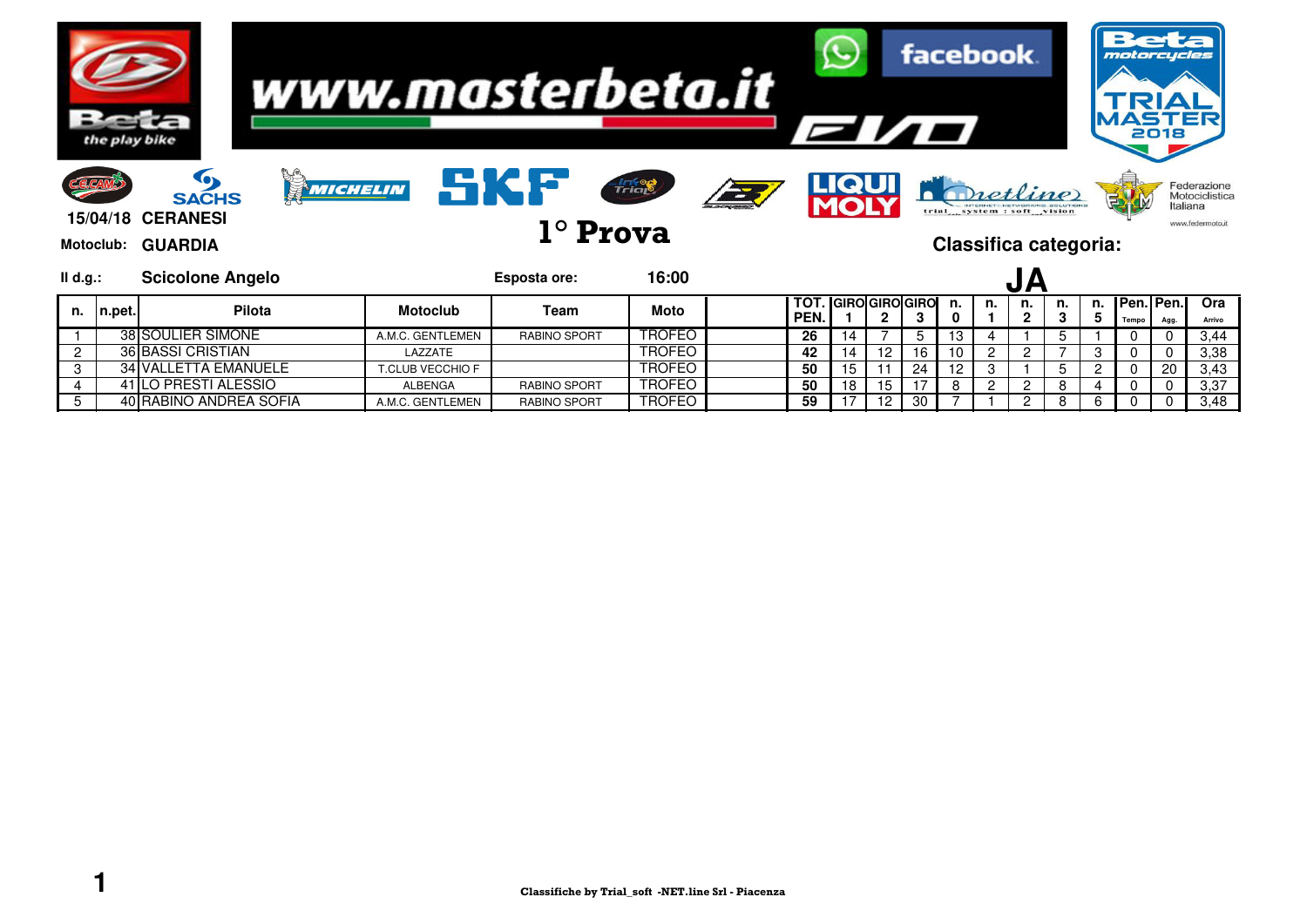|          | the play bike    |                                                                 | www.masterbeta.it |                      |                     |                                 |           | <b>EI/O</b> |              |   | facebook.                  |         |                                                                        |                      |    |         | motorcycles<br><b>ASTER</b> | 2018     |                                                   |
|----------|------------------|-----------------------------------------------------------------|-------------------|----------------------|---------------------|---------------------------------|-----------|-------------|--------------|---|----------------------------|---------|------------------------------------------------------------------------|----------------------|----|---------|-----------------------------|----------|---------------------------------------------------|
| CECAM    | <b>Motoclub:</b> | G<br><b>SACHS</b><br><b>15/04/18 CERANESI</b><br><b>GUARDIA</b> | MICHELIN          |                      | SKF                 | <b>Anteg</b><br>$1^\circ$ Prova | i de la p |             | <u>LIQUI</u> |   |                            |         | Pretline<br>trial system : soft vision<br><b>Classifica categoria:</b> |                      |    |         |                             | Italiana | Federazione<br>Motociclistica<br>www.federmoto.it |
| II d.g.: |                  | <b>Scicolone Angelo</b>                                         |                   |                      | <b>Esposta ore:</b> | 16:00                           |           |             |              |   |                            |         |                                                                        |                      |    |         |                             |          |                                                   |
| n.       | n.pet.           | Pilota                                                          |                   | <b>Motoclub</b>      | Team                | <b>Moto</b>                     |           | TOT<br>PEN. |              | 2 | <b>GIROIGIROIGIRO</b><br>3 | n.<br>0 | n.                                                                     | n.<br>$\overline{2}$ | n. | n.<br>5 | <b>Pen. Pen.</b><br>Tempo   | Agg.     | Ora<br>Arrivo                                     |
|          |                  | 204 PEDRETTI MIRKO                                              |                   | G.S.FIAMME ORO M     |                     | <b>TROFEO</b>                   |           | 17          | 9            | 6 |                            | 14      | 6                                                                      |                      | 3  |         |                             | 0        | 3,24                                              |
|          |                  | 203 CICCHINO ANTONIO                                            |                   | <b>EMPOLI RACING</b> |                     | TROFEO                          |           | 32          |              |   |                            |         |                                                                        |                      |    |         |                             |          | 3,36                                              |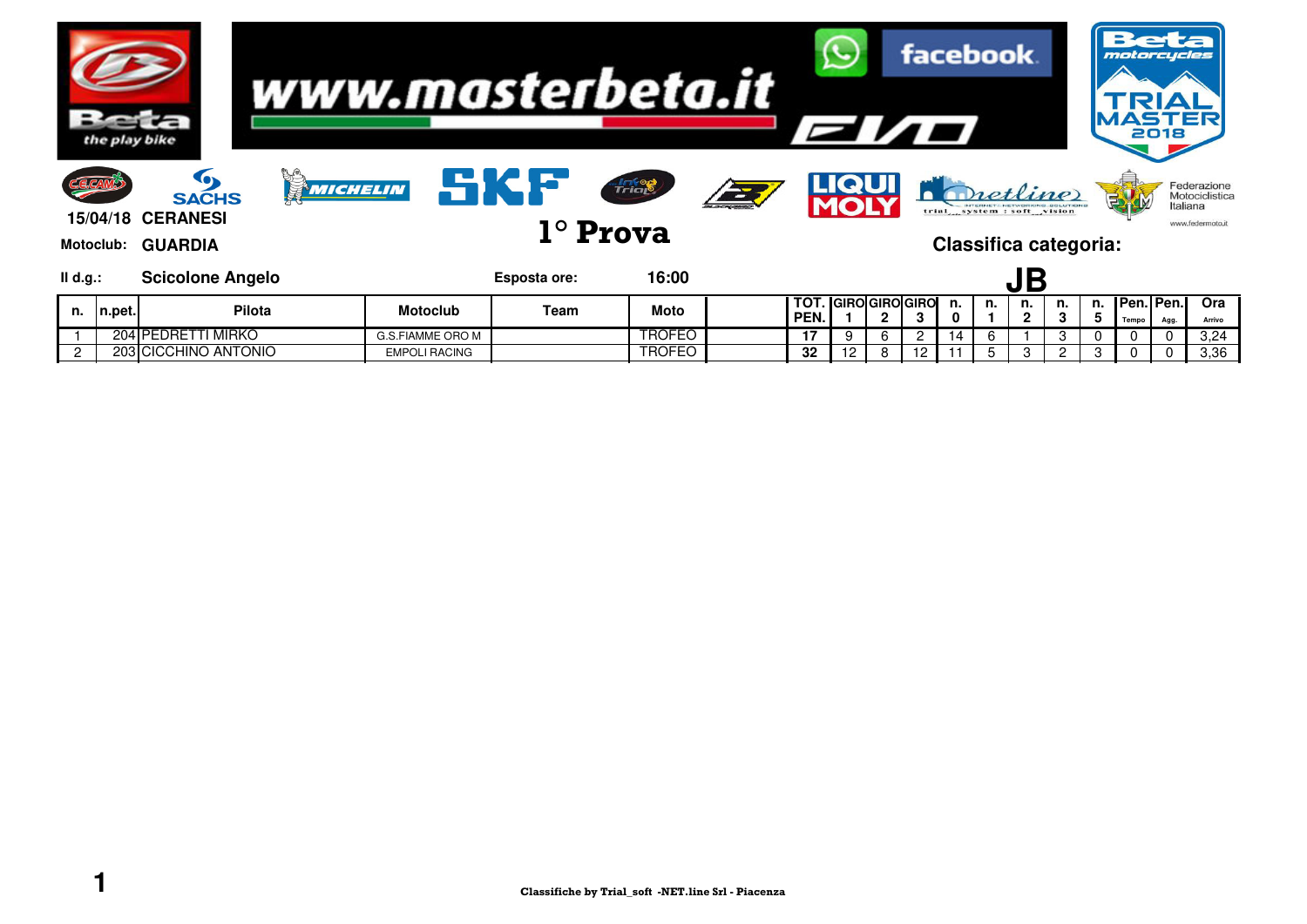|          | the play bike    |                                                                 | www.masterbeta.it        |                     |                                               |      | <b>EI/O</b> |              |    | facebook.                  |         |                                                                        |                    |    |         | motorcycles<br><b>ASTER</b><br>2018 |          |                                                   |
|----------|------------------|-----------------------------------------------------------------|--------------------------|---------------------|-----------------------------------------------|------|-------------|--------------|----|----------------------------|---------|------------------------------------------------------------------------|--------------------|----|---------|-------------------------------------|----------|---------------------------------------------------|
| CECAM    | <b>Motoclub:</b> | G<br><b>SACHS</b><br><b>15/04/18 CERANESI</b><br><b>GUARDIA</b> | MICHELIN                 | <u>Like</u>         | <b><i><u>Frigg</u></i></b><br>$1^\circ$ Prova | FE 1 |             | <u>LIQUI</u> |    |                            |         | Pretline<br>trial system : soft vision<br><b>Classifica categoria:</b> |                    |    |         |                                     | Italiana | Federazione<br>Motociclistica<br>www.federmoto.it |
| II d.g.: |                  | <b>Scicolone Angelo</b>                                         |                          | <b>Esposta ore:</b> | 16:00                                         |      |             |              |    |                            |         |                                                                        | JC                 |    |         |                                     |          |                                                   |
| n.       | n.pet.           | Pilota                                                          | <b>Motoclub</b>          | Team                | <b>Moto</b>                                   |      | TOT<br>PEN. |              | 2  | <b>GIROIGIROIGIRO</b><br>3 | n.<br>0 | n.                                                                     | n.<br>$\mathbf{2}$ | n. | n.<br>5 | <b>I</b> Pen.   Pen.  <br>Tempo     | Agg.     | Ora<br>Arrivo                                     |
|          |                  | 248 MENEGATTI FEDERICO                                          | O CLUB LA GUARDIA A.S.D. |                     | <b>BETA</b>                                   |      | 32          | 14           |    |                            |         | 3                                                                      | 3                  | 6  |         |                                     | 0        | 2,54                                              |
|          |                  | 243 DITTAMO LUCA                                                | O CLUB LA GUARDIA A.S.D. |                     | <b>BETA</b>                                   |      | 39          |              | 14 | 16                         |         |                                                                        |                    |    |         |                                     |          | 2,42                                              |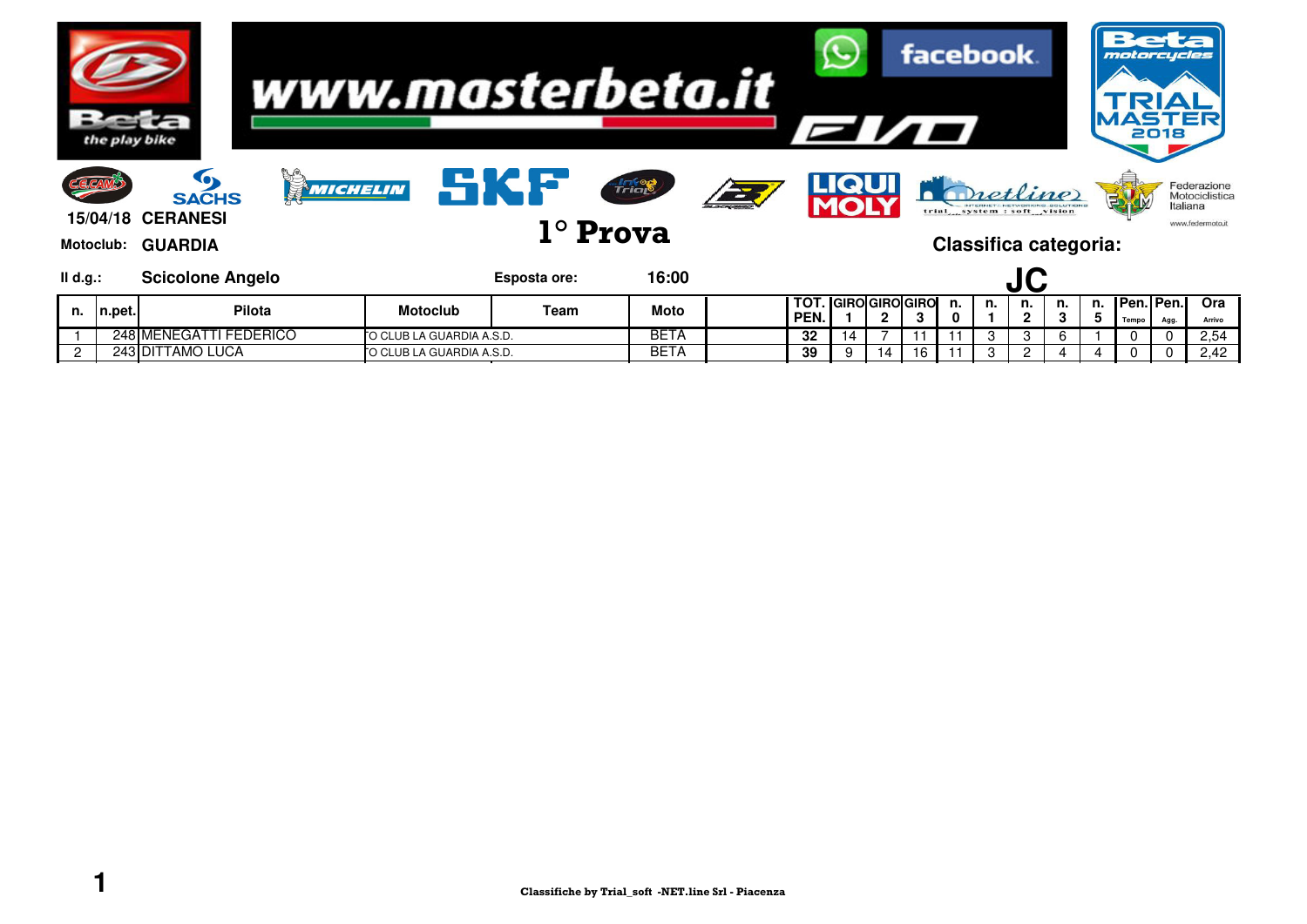|            | the play bike        |                                                                         |          | www.masterbeta.it |              |                                  |                | <b>EI/O</b>       |                       |              | facebook. |    |    |                                                                 |    | motorcycles             | e a<br>2018 |                                                   |
|------------|----------------------|-------------------------------------------------------------------------|----------|-------------------|--------------|----------------------------------|----------------|-------------------|-----------------------|--------------|-----------|----|----|-----------------------------------------------------------------|----|-------------------------|-------------|---------------------------------------------------|
| CCAM       | Motoclub:            | $\bullet$<br><b>SACHS</b><br><b>15/04/18 CERANESI</b><br><b>GUARDIA</b> | MICHELIN |                   | SKF          | <b>Antego</b><br>$1^\circ$ Prova | $\overline{2}$ |                   | <b>LIQUI</b>          |              |           |    |    | Dietline<br>trial system : soft vision<br>Classifica categoria: |    |                         | Italiana    | Federazione<br>Motociclistica<br>www.federmoto.it |
| $II$ d.g.: |                      | <b>Scicolone Angelo</b>                                                 |          |                   | Esposta ore: | 16:00                            |                |                   |                       |              |           |    |    | JD                                                              |    |                         |             |                                                   |
| n.         | ∣n.pet. <sub>i</sub> | <b>Pilota</b>                                                           |          | <b>Motoclub</b>   | Team         | Moto                             |                | тот<br><b>PEN</b> | <b>GIROIGIROIGIRO</b> | $\mathbf{2}$ |           | n. | n. | n.<br>2                                                         | n. | n. IPen.IPen.I<br>Tempo | Agg.        | Ora<br>Arrivo                                     |
|            |                      | 148 DOGLIO DAVIDE                                                       |          | <b>ALBENGA</b>    |              | <b>TROFEO</b>                    |                |                   |                       |              |           |    |    |                                                                 |    |                         |             | 2,00                                              |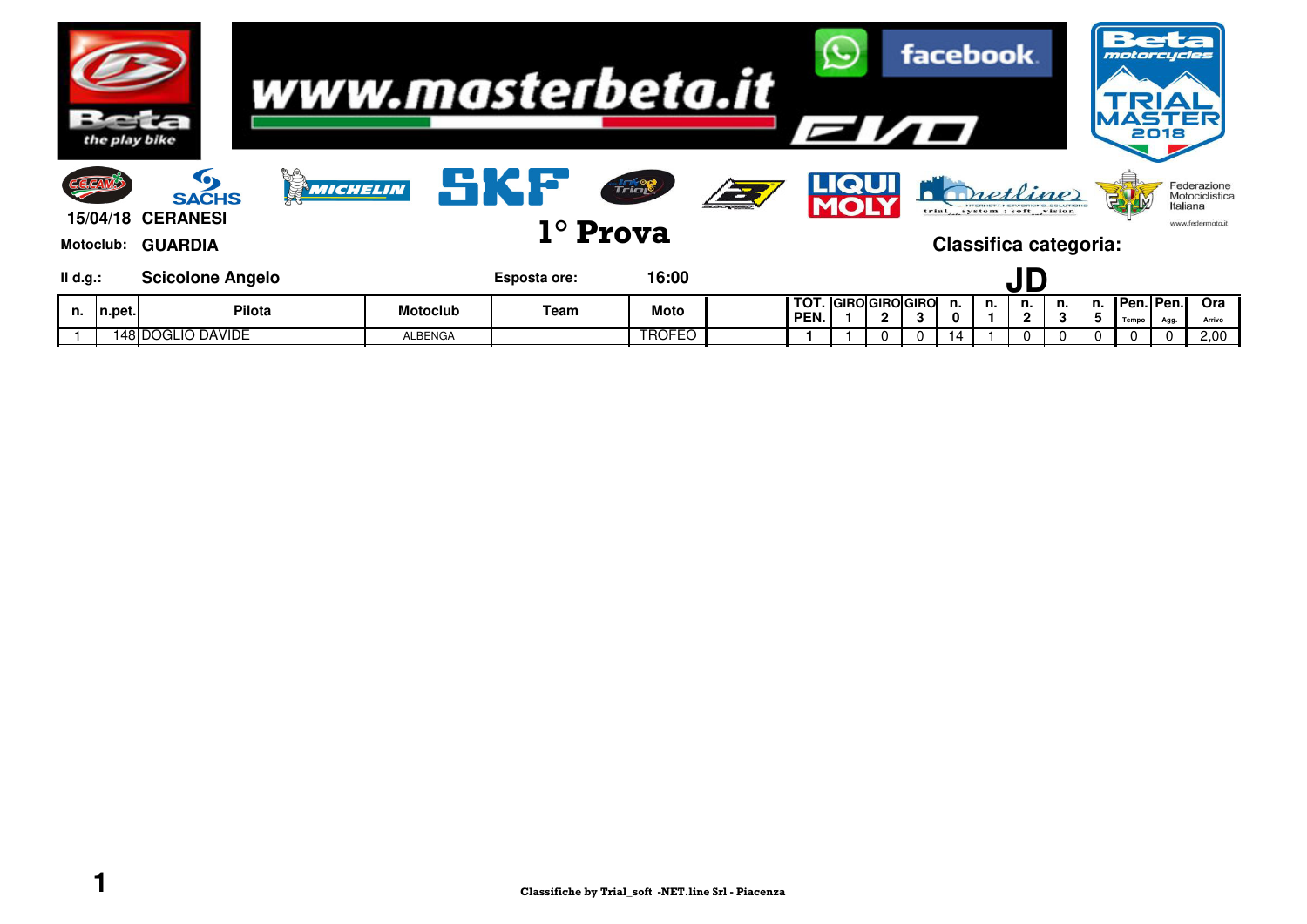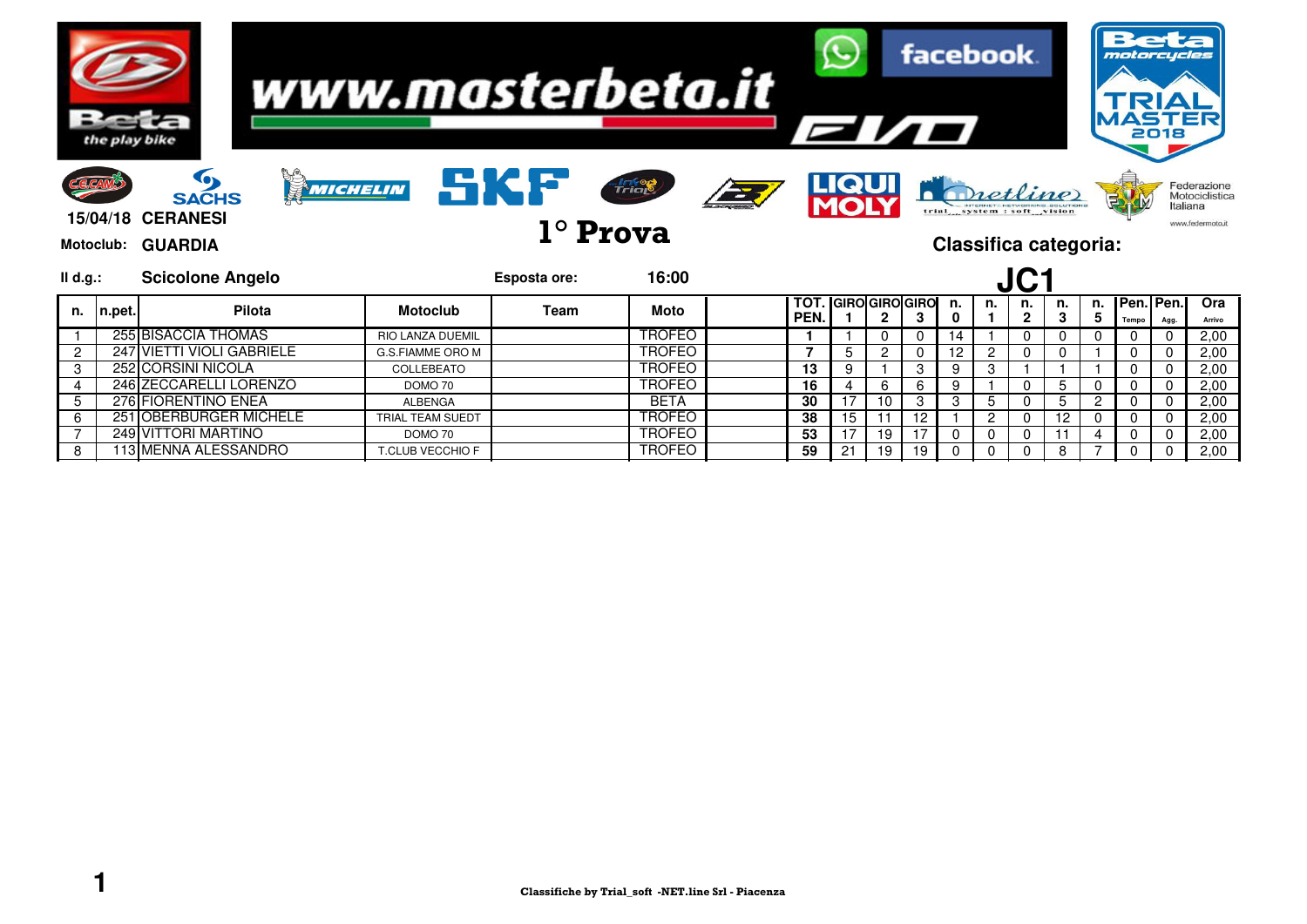|          |                           | the play bike                                                                        |                                    | www.masterbeta.it      |                                |            |             |              | <b>Elio</b>               |                | <b>facebook</b>                                            |        |                     |                |          | motorcycles        | <b>ASTER</b><br>2018 |                                                   |
|----------|---------------------------|--------------------------------------------------------------------------------------|------------------------------------|------------------------|--------------------------------|------------|-------------|--------------|---------------------------|----------------|------------------------------------------------------------|--------|---------------------|----------------|----------|--------------------|----------------------|---------------------------------------------------|
|          | <b>E.CAM</b><br>Motoclub: | <b>Tex</b><br>MICHELIN<br><b>SACHS</b><br><b>15/04/18 CERANESI</b><br><b>GUARDIA</b> |                                    | SKF<br>$1^\circ$ Prova | <b>Anton</b>                   | <b>EXT</b> |             | <b>LIQUI</b> |                           |                | trial system : soft vision<br><b>Classifica categoria:</b> |        | Dretline            |                |          |                    | Italiana             | Federazione<br>Motociclistica<br>www.federmoto.it |
| II d.g.: |                           | <b>Scicolone Angelo</b>                                                              |                                    | Esposta ore:           | 16:00                          |            |             |              |                           |                |                                                            |        | <b>TR3 OPEN</b>     |                |          |                    |                      |                                                   |
| n.       | n.pet.                    | Pilota                                                                               | <b>Motoclub</b>                    | Team                   | Moto                           |            | TOT<br>PEN. |              | <b>GIRO</b> GIROGIRO<br>2 | 3              | n.                                                         | n.     | n.<br>$\mathcal{P}$ | n.             | n.<br>5  | Pen. Pen.<br>Tempo | Agg.                 | Ora<br>Arrivo                                     |
|          |                           | 39 QUARTAGNO MARCO                                                                   | DOMO 70                            |                        | <b>TROFEO</b>                  |            |             | 2            | 4                         |                | 20                                                         |        |                     |                | 0        |                    | 0                    | 3,13                                              |
| 2        |                           | 35 DONAGGIO GIORGIO                                                                  | <b>ALBENGA</b>                     |                        | <b>TROFEO</b>                  |            | 11          |              | 8                         | $\overline{c}$ | 18                                                         | 3      |                     | $\overline{c}$ | 0        |                    | 0                    | 1,28                                              |
| 3        |                           | <b>30 BARRE FABRIZIO</b>                                                             | A.M.C. GENTLEMEN                   | <b>RABINO SPORT</b>    | <b>BETA</b>                    |            | 12          |              | 4                         |                |                                                            | 3      | 3                   |                | $\Omega$ |                    | $\Omega$             |                                                   |
| 4        |                           |                                                                                      |                                    |                        |                                |            | 15          | 9            |                           | 5              |                                                            |        |                     |                |          |                    |                      | 3,24                                              |
|          |                           | 31 AMBROGIO UGO                                                                      | TRIAL ALTA VAL T                   |                        | <b>TROFEO</b>                  |            |             |              |                           |                |                                                            |        | 3                   |                | $\Omega$ |                    | 0                    | 2,58                                              |
| 5<br>6   |                           | 37 FOBELLI GIULIANO<br>33 MONTICELLO MIRKO                                           | DOMO 70<br><b>RIO LANZA DUEMIL</b> |                        | <b>TROFEO</b><br><b>TROFEO</b> |            | 27<br>28    | 10<br>14     | 10<br>9                   | 5              | 13<br>-12                                                  | 3<br>3 | 2<br>2              | 5              | $\Omega$ |                    | $\Omega$<br>0        | 2,45<br>3,06                                      |